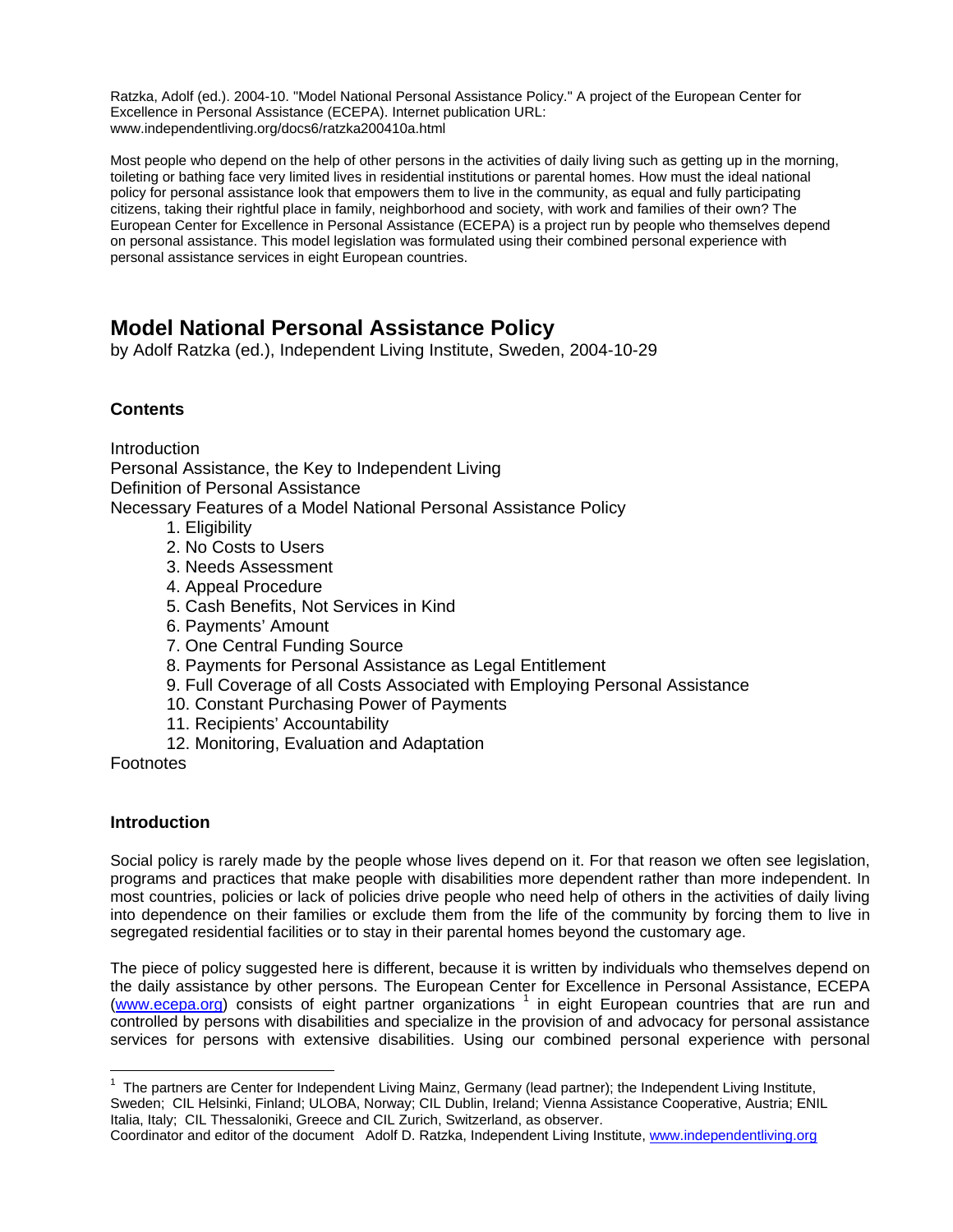assistance policies a list of features was compiled for a policy that is to promote self-determination and full citizenship for persons with extensive disabilities.

The suggested policy is designed to

- establish the right to direct payments of assistance services for as many assistance users as possible,
- enable as many assistance users as possible to exercise the degree of control over their services which they prefer at any given situation in their lives

by

- providing assistance users with purchasing power which, in turn, creates a market for assistance services with a multitude of service providers with different service delivery solutions,
- eliminating monopolies, public or private, in the provision of assistance services.

As a policy document, the text is primarily addressed to lawmakers and those working for changes in personal assistance legislation. Its focus is not on prescribing service delivery solutions but on creating the legal and financial framework that promotes diversity and quality in service provision. As a model policy it may, at best, describe the ideal legislation, not the strategy in getting there. It shows the destination, but not the road map.

#### **Personal Assistance, the Key to Independent Living**

The crucial role of personal assistance in the lives of persons with extensive disabilities has been recognized in several international policy documents, for example, the United Nations "Standard Rules on the Equalization of Opportunities for Persons with Disabilities":

Rule 4. Support services

States should ensure the development and supply of support services, including assistive devices for persons with disabilities, to assist them to increase their level of independence in their daily living and to exercise their rights.

1. States should ensure the provision of assistive devices and equipment, personal assistance and interpreter services, according to the needs of persons with disabilities, as important measures to achieve the equalization of opportunities.

6. States should support the development and provision of personal assistance programmes and interpretation services, especially for persons with severe and/or multiple disabilities. Such programmes would increase the level of participation of persons with disabilities in everyday life at home, at work, in school and during leisure-time activities.

7. Personal assistance programmes should be designed in such a way that the persons with disabilities using the programmes have a decisive influence on the way in which the programmes are delivered. <sup>2</sup>

The present document can be seen as an attempt to aid member states in the implementation of Rule 4 into national legislation.

## **Definition of Personal Assistance**

Persons with extensive disabilities depend on assistance by others in the activities of daily living such as personal hygiene, eating, dressing, household work, assistance outside the home, at work and during leisure time, and, if applicable, in communicating, structuring the day or with similar cognitive or psychosocial support.

"Personal assistance" means that

 $\overline{\phantom{a}}$ 

**<sup>2</sup>** The Standard Rules on the Equalization of Opportunities for Persons with Disabilities, Adopted by the United Nations General Assembly, forty-eighth session, resolution 48/96, annex, of 20 December 1993 www.un.org/esa/socdev/enable/dissre00.htm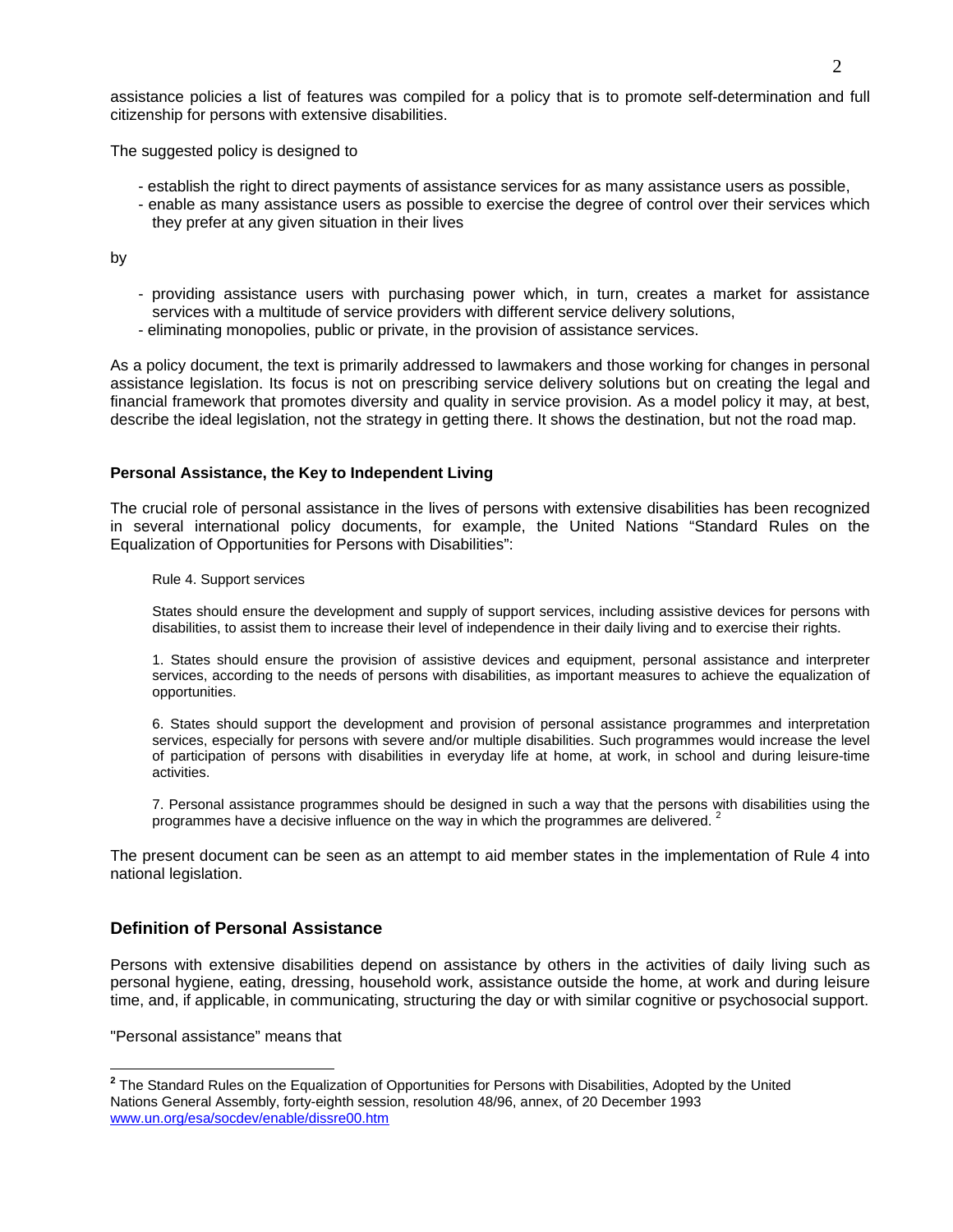- funding of services follows the person and not the service provider,
- users are free to choose their preferred degree of personal control over service delivery according to their needs, capabilities, current life circumstances, preferences and aspirations. Their range of options includes the right to custom-design their own services, which requires that the user decides who is to work, with which tasks, at which times, where and how.

Therefore, a policy for "personal assistance", among other solutions, enables the individual to contract the service of his or her choice from a variety of providers or to hire, train, schedule, supervise, and, if necessary, fire his or her assistants. Simply put, "personal assistance" means the user is customer or boss. **<sup>3</sup>**

Children and users with cognitive or psychosocial impairments might need support from third persons with these functions.<sup>4</sup>

The term "personal assistance" cannot be used for service delivery solutions where housing and assistance with the activities of daily living are provided in one inseparable package.

A country's personal assistance policy must be combined with a policy for general barrier-free construction in order to phase out residential institutions and to enable people with extensive disabilities to live in the community with self-determination and full participation.

## **Necessary Features of a Model National Personal Assistance Policy**

In the following, features are suggested which are deemed indispensable for a personal assistance policy that is to give people with extensive disabilities acceptable choices of how and where they want to live.

## **1. Eligibility**

 $\overline{a}$ 

Eligibility is granted

- solely on the basis of a person's need of practical assistance by others in all activities of daily living, such as personal hygiene, eating, dressing, doing household work, assistance outside the home, about town or when traveling, at school, work and during leisure time, and, if applicable, in communicating, structuring the day or with similar cognitive or psychosocial support,
- regardless of cause or medical diagnosis of one's disability, a person's age, age at onset of disability, employment or insurance situation,
- regardless of income or property of the recipient or the recipient's household or family.

Applicants without the cognitive or psychosocial ability to contract service providers or to manage such tasks as recruiting, training, scheduling, supervising assistants, etc. cannot be declared ineligible for cash benefits.

In determining eligibility care is taken to avoid differential treatment of people with certain types of disabilities, of women, old persons, persons of different ethnic origin, religious belief or sexual orientation.

 $3$  Other definitions might require the ability to individually or collectively employ assistants and to recruit, train and supervise them. These criteria reduce the number of people eligible under the policy. In the present definition, the emphasis is on the individual's freedom to choose among a variety of services which, together, offer a wide range of different degrees of responsibility over day-to-day operations. In this way, more people are covered by the policy and are free to try assistance solutions with varying degrees of user responsibility and, step by step, at their own pace, to develop the skills required to take on more control over their services.

 $4$  Citizens who, despite appropriate information, counseling and other support, are unable to select and evaluate services or to employ their assistants themselves can also benefit from the policy provided that they receive the support from third persons such as a legal representative, family member or other person close to them. The costs of such support need to be covered by the policy, if necessary, by higher payments for the average assistance hour.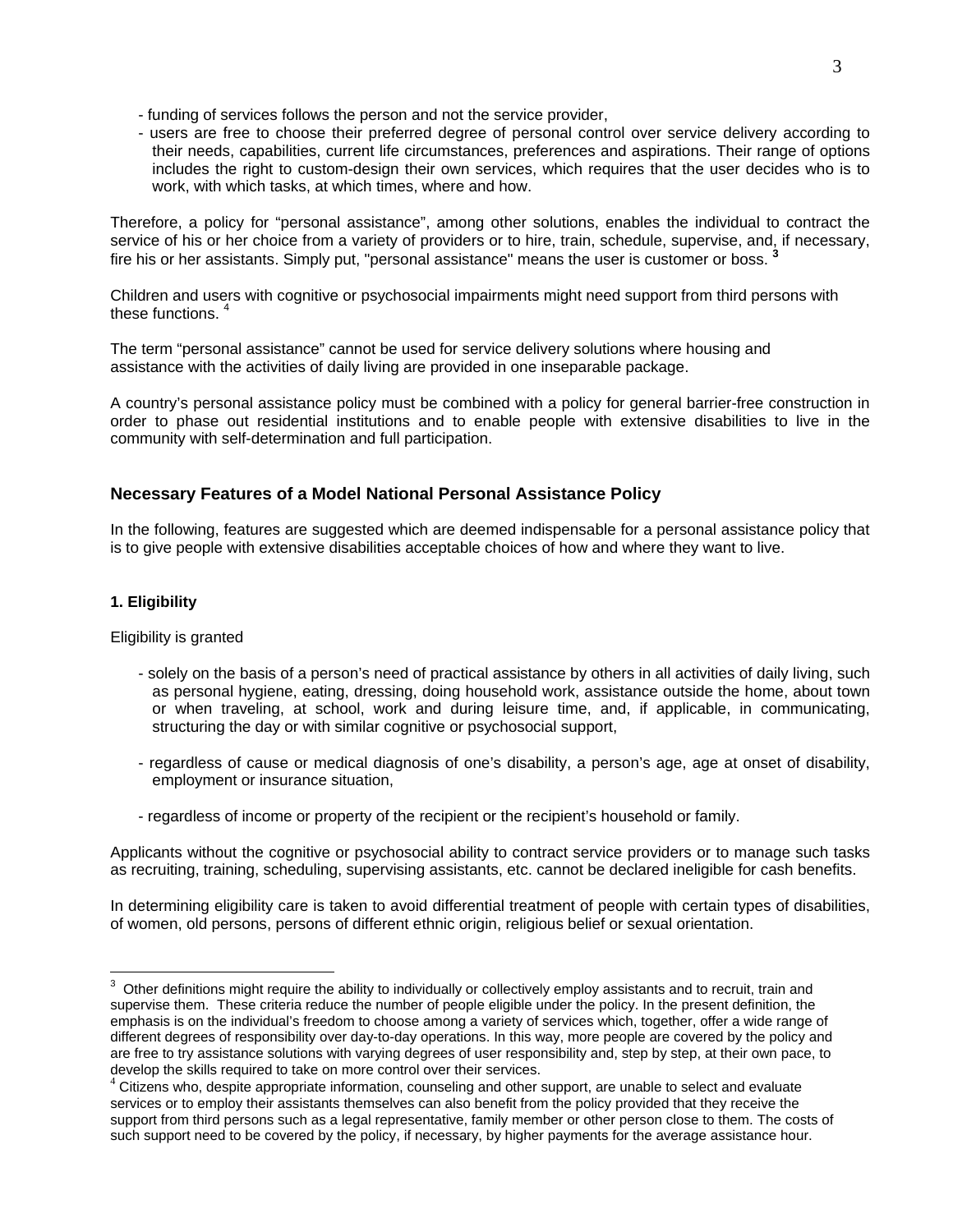Persons who live in residential institutions or equivalent solutions are not eligible under the policy. In order to facilitate the transition from residential institutions to living in the community the policy grants cash benefits for personal assistance up to 6 months ahead of the planned move.

Payments are exportable to countries where users cannot receive equivalent payments.

#### **2. No Costs to Users**

Assistance users are not required to contribute to the cost of their personal assistance services regardless of their or their families' or households' income or property. **<sup>5</sup>**

#### **3. Needs Assessment**

In needs assessment the amount of personal assistance is determined which enables assistance users, in combination with the use of assistive technology, adaptation of their living and working environment and barrier-free infrastructure planning in the community, to utilize the same options and opportunities which they would have had without their disability.

Need assessment takes into account

- the whole life situation enabling assistance users to fulfill the role they would have had without their disability, in family, neighborhood and society with all resulting privileges and responsibilities including the culturally customary division of work within the family, care of small children, aging parents, household and property,
- need of assistance at the work place, while attending educational institutions from kindergarten through university, during leisure time, outside the home, on travel and abroad,
- all, not only one or several, areas of activity in one's life,
- the need, if applicable, of experienced and specialized assistants,  $6$
- the need of third persons for supporting assistance users who, due to a cognitive or psychosocial impairment, need support in dealing with service providers and assistants,
- activities for the maintenance of one's health and well-being such as self-care or physical exercise. Assistants can perform tasks which normally non-disabled persons, after instruction by medical staff if deemed necessary, would carry out by themselves.

In the case of children, the policy covers assistance needs over and above the parental responsibility that would apply in the case of a non-disabled child.

The assessment does not take into account the funding body's financial situation.

Assessment is conducted in the form of a dialog between the individual assistance user aided, if desired by the individual, by person(s) of his or her choice <sup>8</sup> and a representative of the funding agency. Individuals who work for or are associated with service providers do not carry out assessments.

 $\overline{a}$ 

<sup>&</sup>lt;sup>5</sup> Items 1 and 2 reduce disincentives to gainful employment, promote users' social and geographical mobility, decrease dependence on the family's financial situation and priorities, on charity organizations and volunteers or, where applicable, on the municipality's financial situation and priorities.

<sup>6</sup> The need of specialized training of assistants may affect the average hourly cost of a person's assistance.

 $7$  This need is expressed in additional hours of assistance.

 $^8$  Peer support has proven to be effective in informing, training, supporting and advocating for assistance users.<br>9 Their interacts may conflict with assistance users' interacts.

 $<sup>9</sup>$  Their interests may conflict with assistance users' interests.</sup>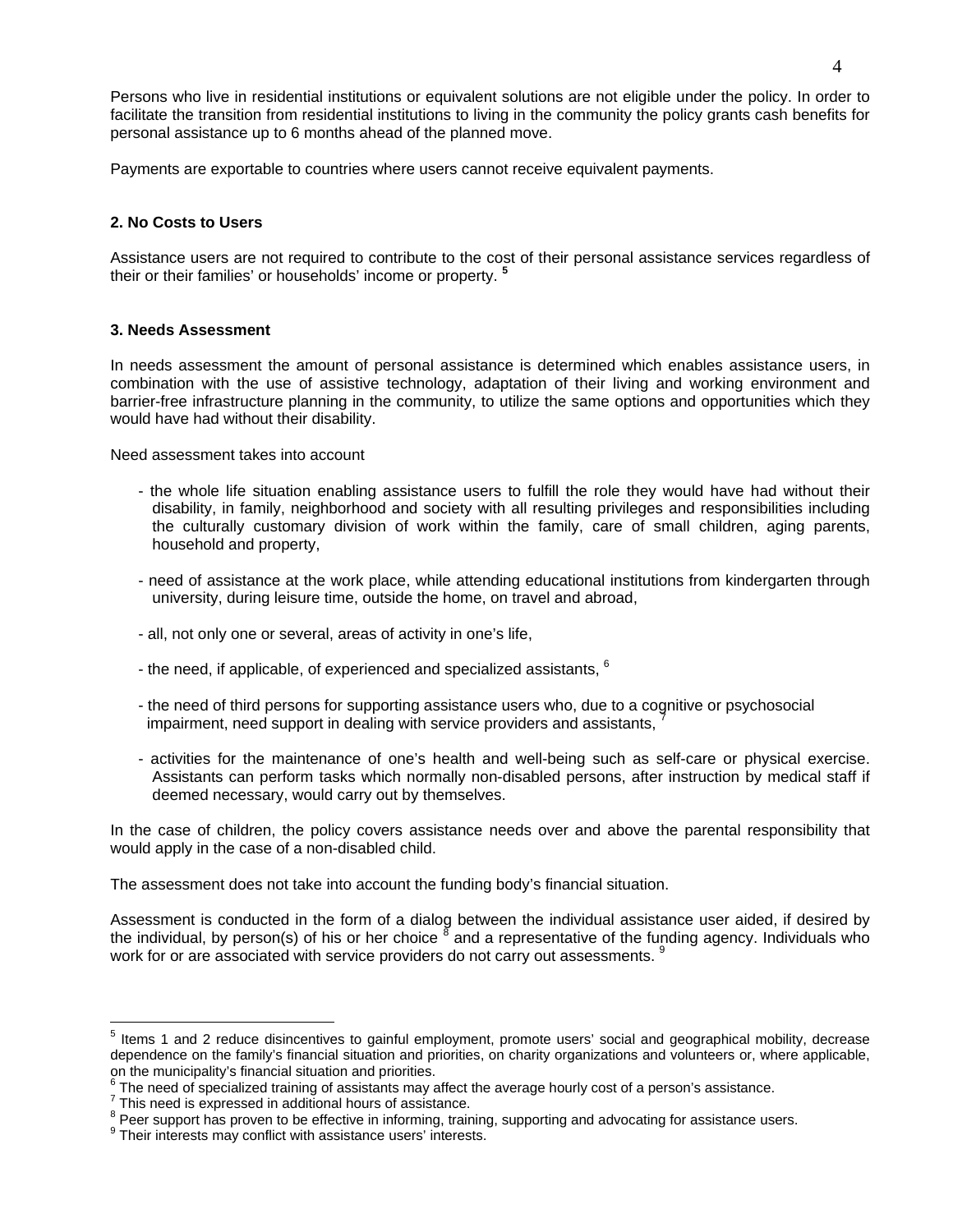The need of personal assistance is expressed in the average number of assistance hours per month that a person needs and not in terms of one of several need categories. <sup>10</sup>

In assessing needs care is taken to avoid differential treatment of people with certain types of disabilities, of women, old persons, persons of different ethnic origin, religious belief or sexual orientation.

Assistance needs, in terms of the average number of hours per month, are reassessed periodically, at intervals of two years or more or at any time when requested by the assistance user due to changing needs, for example, changes in one's impairment, vocational career, the transition from parental home or residential institution to living in the community, the birth of one's child, etc.

#### **4. Appeal Procedure**

During the assessment process assistance users are informed about their rights to appeal assessments. The appeal procedure is clear and straightforward, inexpensive to the assistance user, and includes several instances including courts of law.

In all contacts with the funding agency's staff regarding needs assessment, appeals or other administrative issues assistance users can utilize the counsel and support of third persons of their choice, in particular, other personal assistance users.

#### **5. Cash Benefits, not Services in Kind**

The policy stipulates cash benefits **<sup>11</sup>** that are paid by the funding agency directly to assistance users who, in turn, use the funds for

- purchasing assistance services from one or several service providers of their choice
- organizing their services themselves by employing assistants or
- any combination thereof.

 $\overline{a}$ 

Recipients must be free to purchase services from public or private, for-profit or not-for-profit service providers and/or to employ their assistants themselves, including family members.<sup>12</sup>

Cash benefits are paid monthly and in advance. Payments consist of the average number of assessed hours per month multiplied by the estimated cost of the average assistance hour. The amount per hour is either the same for all assistance users or varies from user to user depending on the user's need of specialized assistants and other related expenses. <sup>13</sup>

<sup>&</sup>lt;sup>10</sup> Many assistance users prefer workers to get paid by the hour. Thus, there is a direct link between their needs and the number of hours their assistants work.

<sup>&</sup>lt;sup>11</sup> "Cash benefits" and "Direct Payments" are used interchangeably throughout the document. The terms are to

connote payments from the financing agency directly to assistance users to be used for personal assistance services.<br><sup>12</sup> Cash payments create a market with competing providers and turn users into customers who have a choi

demand quality. Direct Payments are indispensable for users' self-determination. Services in kind reduce users' choices, in particular, if they are provided by monopolistic service providers which often tie users to certain buildings and other limited geographical areas.

Services in kind do not permit users to take responsibility for cost-efficient solutions. Cash benefits, on the other hand, enable individuals to custom design assistance solutions in accordance with their needs and preferences and give them

an incentive to get the best services for their budgets.<br><sup>13</sup> In one proven solution (Swedish Personal Assistance Act of 1994, see www.independentliving.org/docs3/englss.html) the amount per assistance hour paid to users is a flat rate that is determined by the national government each autumn for the entire following calendar year. The flat rate is the same for all recipients, regardless of geographic location, disability, service provider, etc. and is to cover all direct and indirect expenses of personal assistance as enumerated in point 9 unless a recipient applies for a higher rate and is able to show evidence for his or her higher assistance expenditures per average hour. Recipients of the flat rate have to verify only the number of hours they consumed by presenting evidence in the form of signed timesheets for each assistant who worked during a given month.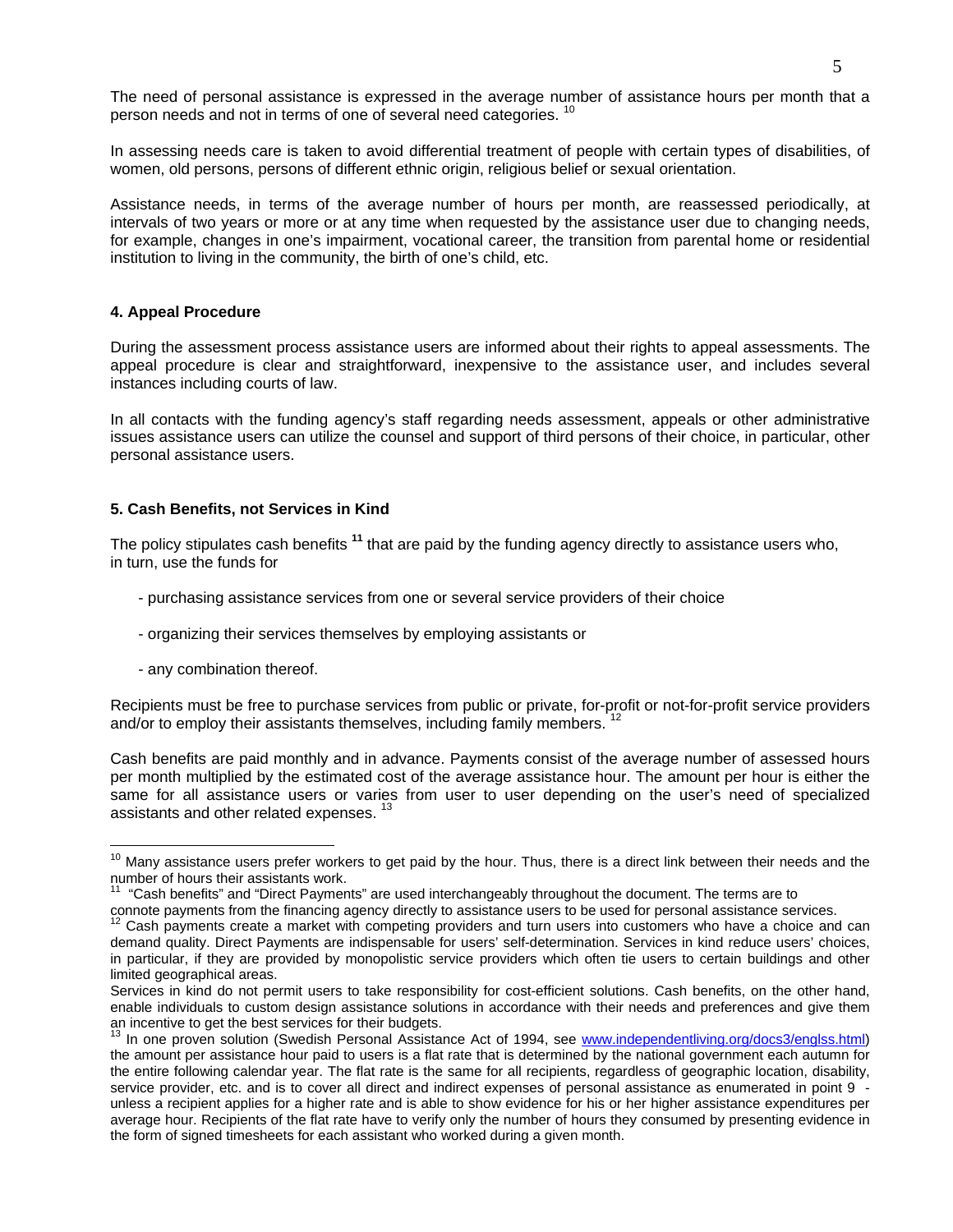#### **6. Payments' Amount**

The monthly amounts are to cover the average costs of the recipient's personal assistance as enumerated under point 9.

The amount granted per average assistance hour is based solely on assistance needs and not on the service providers' identity. Thus, persons employing their own assistants receive the same amount per average assistance hour that providers would charge for assistance services. **<sup>14</sup>**

#### **7. One Central Funding Source**

 $\overline{a}$ 

One and the same national level state funding agency covers all recipients and all their activities. **<sup>15</sup>**

Each recipient has no more than one agency to deal with. In case several sources contribute, one of them is the guarantor for the other sources.

#### **8. Payments for Personal Assistance as Legal Entitlement**

Recipients are legally entitled to payments for personal assistance irrespective of the funding body's financial situation. **<sup>16</sup>**

Payments under the policy are not treated as taxable income and do not affect the recipient's eligibility for other benefits or services.

#### **9. Full Coverage of all Costs Associated with Employing Personal Assistance**

The payments cover all  $17$  costs of employing assistants such as

- competitive wages, all indirect labor costs such as compensation for unsocial hours and over-time, workers' accident and liability insurance, assistants' social insurance including sick leave, pension plan, vacation pay, maternity leave,
- the costs of accompanying assistants around town (*e.g*. for meals, entrance tickets, transportation) or when traveling (*e.g.* for airfare, hotel room, meals),

 $14$  The same hourly rate irrespective of the service provider's identity is indispensable, if users are to freely move

between providers and different forms of organizational solutions including employing one's own assistants.

<sup>&</sup>lt;sup>15</sup> One central funding source promotes users' geographical and social mobility and liberates them from local governments' finances and priorities. A funding source in the form of a state authority frees recipients from dependence on charities and their fundraising methods. This improves the image of disabled people in society.

Dividing financial responsibility for assistance among several funders increases users' administrative work and vulnerability in case of disputes among funders, reduces users' control over their assistance and daily lives, and drains their energies. One national level funding source, as opposed to several ones, guarantees politicians and taxpayers a high measure of transparency.

<sup>&</sup>lt;sup>16</sup> Legal entitlement reduces dependence on fluctuations in the funding body's economic situation, enables users and families to plan for the future, promotes de-institutionalization and encourages assistance users' and their household members' (re-)entry into the labor market.

If payments do not fully cover service providers' administrative costs, assistance users are forced to employ their assistants themselves, assume the resulting legal responsibility at their personal risk and perform the administrative work themselves. Users who are unable to do so are limited to services from charitable organizations or public service providers, if any, that are able to subsidize the difference between their actual costs and what recipients of cash benefits can afford to pay. Without the ability to pay competitive wages assistance users are not able to attract and keep competent workers and are forced to employ grey or black labor without contract or any social insurance benefits. In this way, assistance users are further marginalized by operating outside the law and made dependent on other people's charity. Under these conditions it is impossible to build a sound image around personal assistance as a profession.